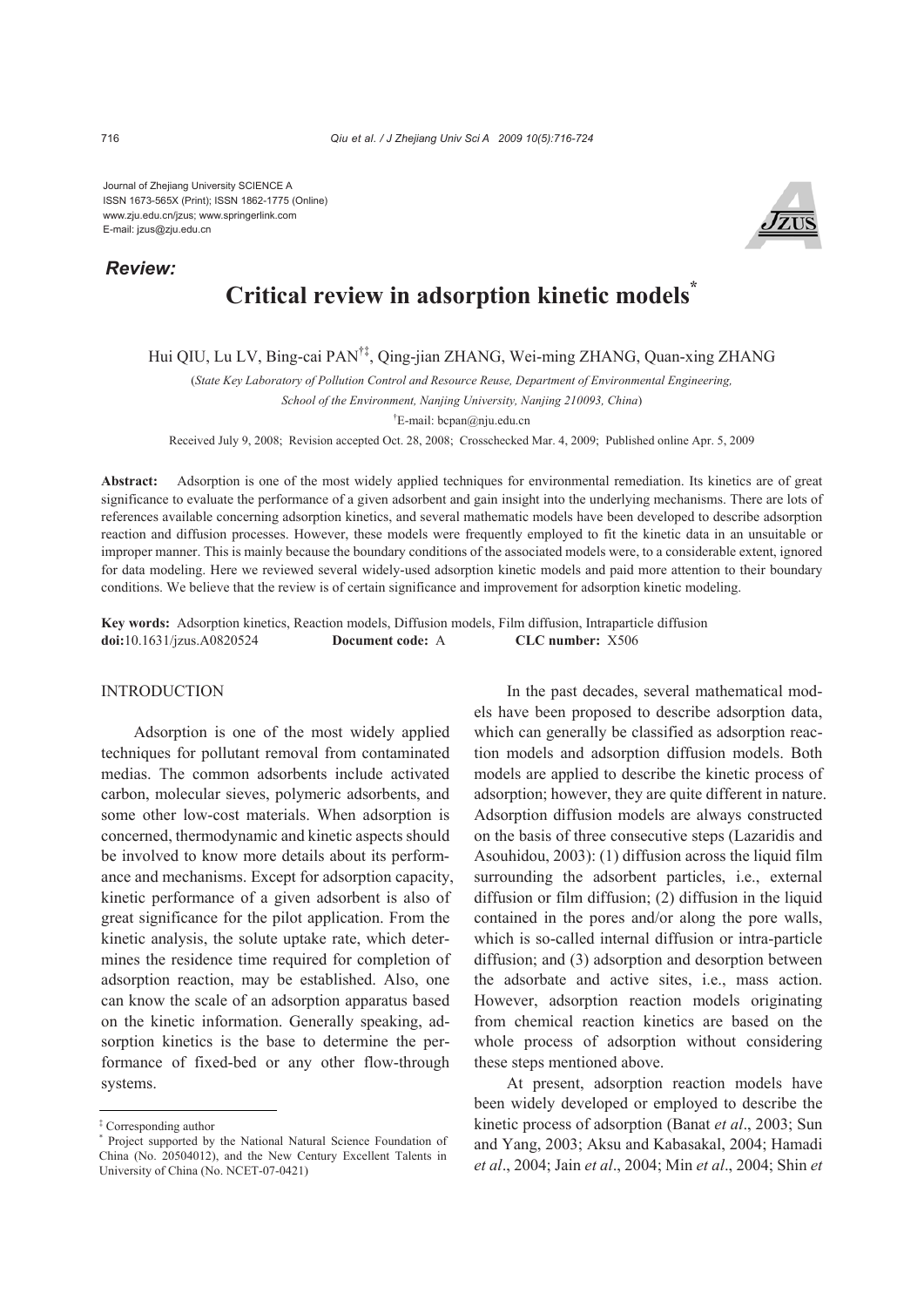*al*., 2004; Namasivayam and Kavitha, 2005; Chen *et al*., 2008; Cheng *et al*., 2008; Hameed, 2008; Huang *et al*., 2008; Wan Ngah and Hanafiah, 2008; Rosa *et al*., 2008; Tan *et al*., 2008); however, there still exist some problems. For example, pseudo-second-order rate equation based on chemical adsorption was unsuitably employed to describe organic pollutants adsorption onto several non-polar polymeric adsorbents. This is essentially a process of physical adsorption (Meng, 2005). In addition, Lagergren (1898)'s models were still widely applied to data modeling, though no adsorption mechanisms could be reasonably available. Consequently, some famous journals like *Journal of Hazardous Materials and Separation* and *Purification Technology* began to decline adsorption manuscripts based on unsuitable or simple kinetic modeling as mentioned above (Tien, 2007; 2008).

Here we reviewed several widely-used batch kinetic models and paid more attention to their boundary conditions. We believe the subject review is of considerable significance to improve the current research on adsorption kinetic modeling.

## ADSORPTION REACTION MODELS

#### **Pseudo-first-order rate equation**

Lagergren (1898) presented a first-order rate equation to describe the kinetic process of liquid-solid phase adsorption of oxalic acid and malonic acid onto charcoal, which is believed to be the earliest model pertaining to the adsorption rate based on the adsorption capacity. It can be presented as follows:

$$
\frac{\mathrm{d}q_t}{\mathrm{d}t} = k_{\mathrm{pl}}(q_{\mathrm{e}} - q_t),\tag{1}
$$

where  $q_e$  and  $q_t$  (mg/g) are the adsorption capacities at equilibrium and time *t* (min), respectively.  $k_{p1}$  (min<sup>-1</sup>) is the pseudo-first-order rate constant for the kinetic model. Integrating Eq.(1) with the boundary conditions of  $q_t$ =0 at  $t=0$  and  $q_t=q_t$  at  $t=t$ , yields (Ho, 2004)

$$
\ln\left(\frac{q_{\rm e}}{q_{\rm e}-q_{\rm r}}\right) = k_{\rm pl}t,\tag{2}
$$

which can be rearranged to:

$$
\log(q_{\rm e} - q_{\rm r}) = \log q_{\rm e} - \frac{k_{\rm pl}}{2.303}t.
$$
 (3)

To distinguish kinetic equations based on adsorption capacity from solution concentration, Lagergren's first order rate equation has been called pseudo-first-order (Ho and McKay, 1998a). In recent years, it has been widely used to describe the adsorption of pollutants from wastewater in different fields, such as the adsorption of methylene blue from aqueous solution by broad bean peels and the removal of malachite green from aqueous solutions using oil palm trunk fibre (Hameed and El-Khaiary, 2008a; 2008b; Tan *et al*., 2008).

## **Pseudo-second-order rate equation**

In 1995, Ho described a kinetic process of the adsorption of divalent metal ions onto peat (Ho and McKay, 1998b), in which the chemical bonding among divalent metal ions and polar functional groups on peat, such as aldehydes, ketones, acids, and phenolics are responsible for the cation-exchange capacity of the peat. Therefore, the peat-metal reaction may be presented as shown in Eqs.(4) and (5), which can be dominant in the adsorption of  $Cu^{2+}$  ions onto peat (Coleman *et al.*, 1956):

$$
2P^{-} + Cu^{2+} \leftrightarrow CuP_2, \qquad (4)
$$

and

$$
2HP + Cu^{2+} \leftrightarrow CuP_2 + 2H^+, \tag{5}
$$

where P<sup>−</sup> and HP are active sites on the peat surface.

The main assumptions for the above two equations were that the adsorption may be second-order, and the rate limiting step may be chemical adsorption involving valent forces through sharing or the exchange of electrons between the peat and divalent metal ions. In addition, the adsorption follows the Langmuir equation (Ho and McKay, 2000).

The rate of adsorption described by Eqs.(4) and (5) is dependent upon the amount of divalent metal ions on the surface of peat at time *t* and that adsorbed at equilibrium. Therefore the rate expression may be given as

$$
\frac{d(P)_t}{dt} = k_{p2}[(P)_0 - (P)_t]^2,
$$
\n(6)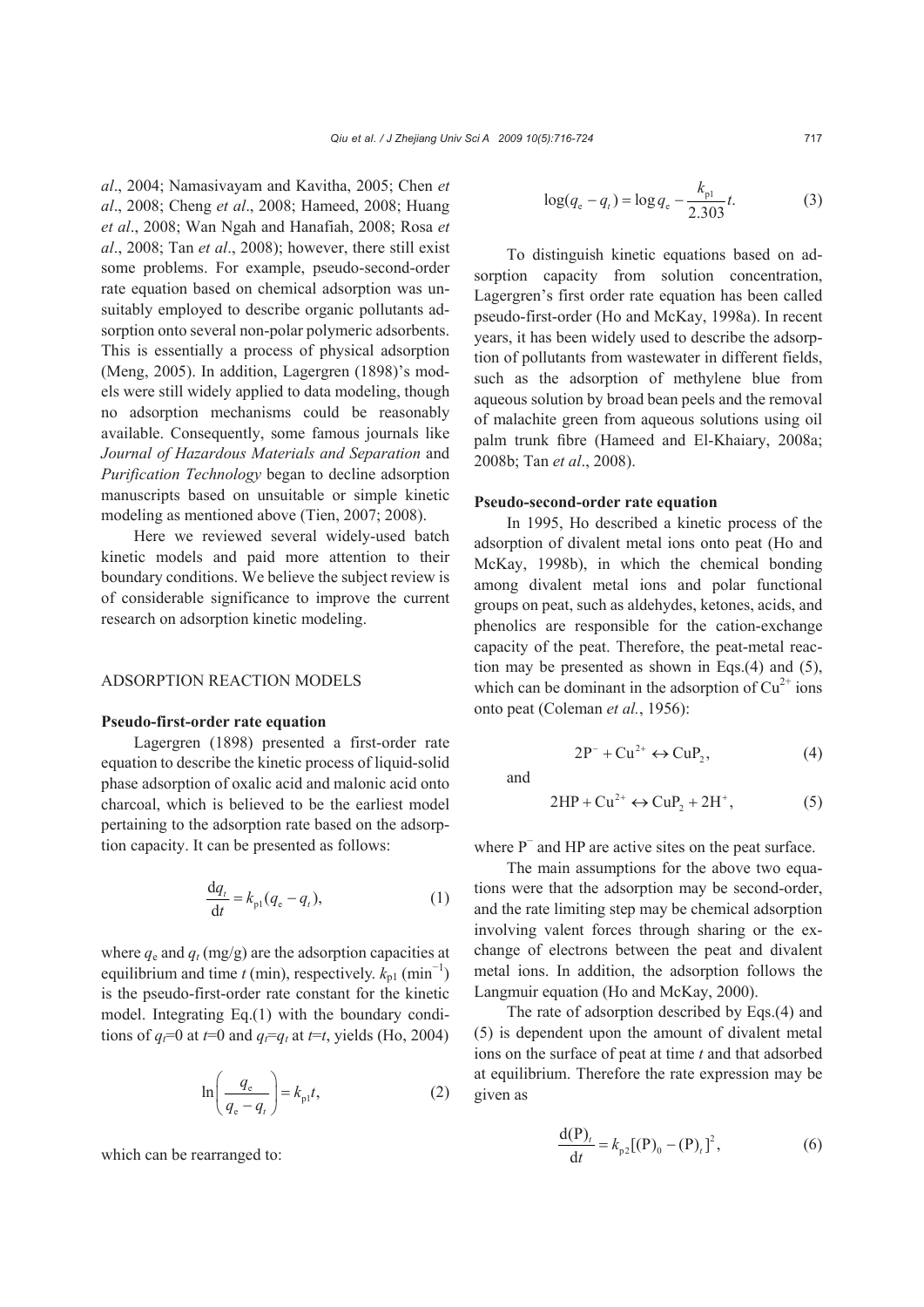or  
\n
$$
\frac{d(HP)_t}{dt} = k_{p2}[(HP)_0 - (HP)_t]^2,
$$
\n(7)

where  $(P)$ <sub>0</sub> and  $(HP)$ <sub>0</sub> denote the amount of equilibrium sites available on the peat,  $(P)_t$  and  $(HP)_t$  denote the amount of active sites occupied on the peat at time *t*, and  $k_{n2}$  (g/(mg·min)) is the pseudo-second-order rate constant of adsorption (Ho and McKay, 1998b).

The driving force,  $(q_e-q_t)$ , is proportional to the available fraction of active sites (Ho, 2006). Then, it yields

$$
\frac{dq_t}{dt} = k_{p2}(q_e - q_t)^2.
$$
 (8)

Eq.(8) can be rearranged as follows:

$$
\frac{dq_t}{(q_e - q_t)^2} = k_{p2} dt.
$$
 (9)

Integrating Eq.(9) with the boundary conditions of  $q_t = 0$  at  $t = 0$  and  $q_t = q_t$  at  $t = t$ , yields

$$
\frac{1}{(q_e - q_t)} = \frac{1}{q_e} + k_{p2}t,\tag{10}
$$

which can be rearranged as follows:

$$
\frac{t}{q_t} = \frac{1}{V_0} + \frac{1}{q_e}t,\tag{11}
$$

and

$$
V_0 = k_{p2} q_e^2, \tag{12}
$$

where  $V_0$  (mg/(g·min)) means the initial adsorption rate, and the constants can be determined experimentally by plotting of  $t/q_t$  against  $t$ .

Similarly, Ho's second-order rate equation has been called pseudo-second-order rate equation to distinguish kinetic equations based on adsorption capacity from concentration of solution (Ho, 2006). This equation has been successfully applied to the adsorption of metal ions, dyes, herbicides, oils, and organic substances from aqueous solutions (Yan and Viraraghavan, 2003; Al-Asheh *et al*., 2004; Petroni *et al*., 2004; Pan *et al*., 2007; Anirudhan and Radhakrishnan, 2008; Cheng *et al*., 2008; Hameed, 2008; Hameed *et al*., 2008).

#### **Elovich's equation**

A kinetic equation of chemisorption was established by Zeldowitsch (1934) and was used to describe the rate of adsorption of carbon monoxide on manganese dioxide that decreases exponentially with an increase in the amount of gas adsorbed (Ho, 2006), which is the so-called Elovich equation as follows (Low, 1960):

$$
\frac{\mathrm{d}q}{\mathrm{d}t} = ae^{-\alpha q},\tag{13}
$$

where *q* represents the amount of gas adsorbed at time *t*, *a* the desorption constant, and  $\alpha$  the initial adsorption rate (Ho and McKay, 1998a). Eq.(13) can be rearranged to a linear form:

$$
q = \left(\frac{2.3}{\alpha}\right) \log(t + t_0) - \left(\frac{2.3}{\alpha}\right) \log t_0, \qquad (14)
$$

with

$$
t_0 = \frac{1}{\alpha a}.\tag{15}
$$

The plot of *q* versus  $log(t+t_0)$  should yield a straight line with an apposite value of  $t_0$ . Elovich equation is applied to determine the kinetics of chemisorption of gases onto heterogeneous solids (Rudzinski and Panczyk, 2000).

With the assumption of *aαt*>>1 (Chien and Clayton, 1980), Eq.(14) was integrated by using the boundary conditions of  $q=0$  at  $t=0$  and  $q=q$  at  $t=t$  to yield (Ho, 2006):

$$
q = \alpha \ln(a\alpha) + \alpha \ln t. \tag{16}
$$

Elovich's equation has been widely used to describe the adsorption of gas onto solid systems (Rudzinski and Panczyk, 2000; Heimberg *et al*., 2001). Recently it has also been applied to describe the adsorption process of pollutants from aqueous solutions, such as cadmium removal from effluents using bone char (Cheung *et al*., 2001), and Cr(VI) and Cu(II) adsorption by chitin, chitosan, and Rhizopus arrhizus (Sağ and Aktay, 2002).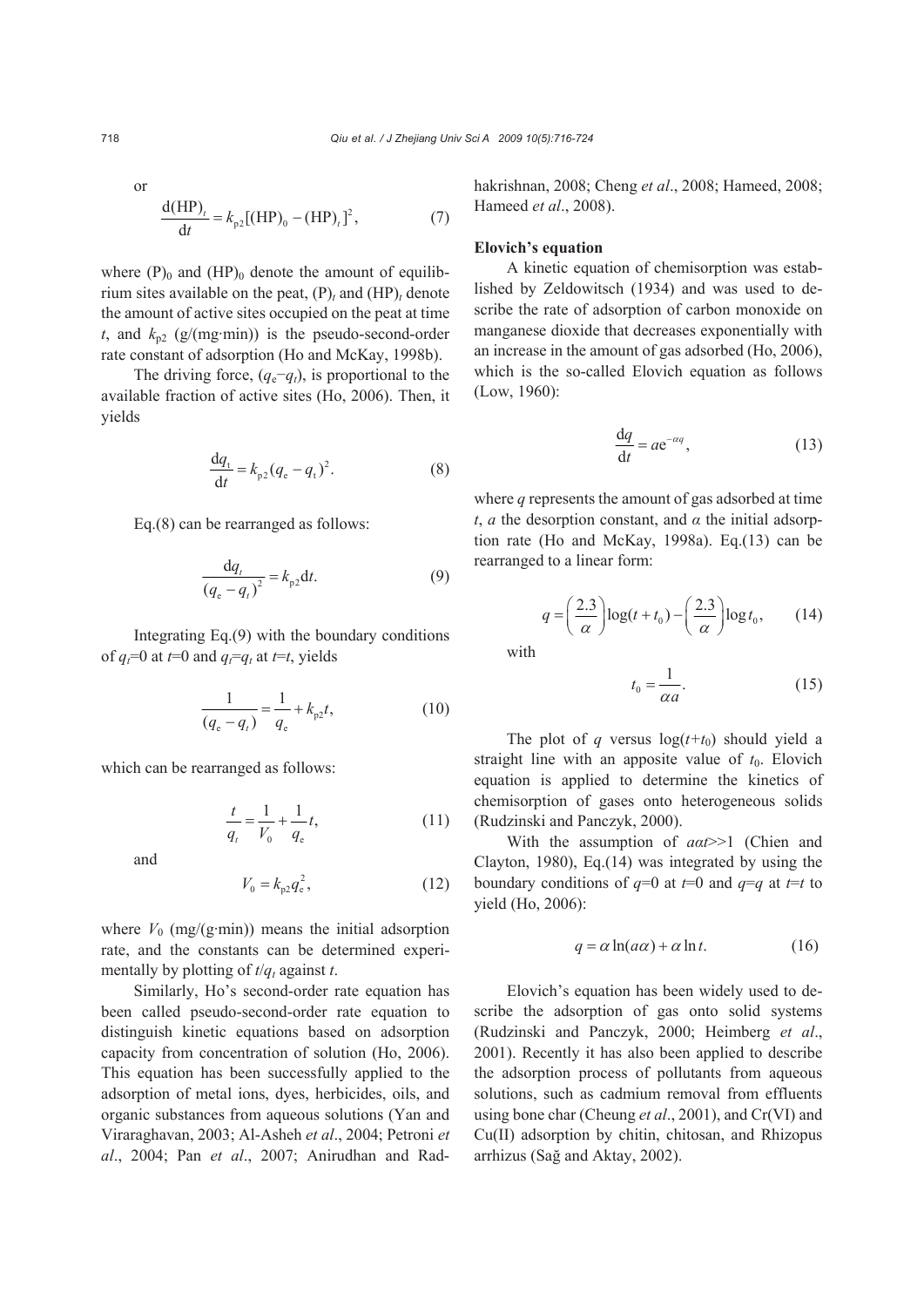#### **Second-order rate equation**

The typical second-order rate equation in solution systems is (Xu *et al*., 2006)

$$
\frac{\mathrm{d}C_t}{\mathrm{d}t} = -k_2 C_t^2. \tag{17}
$$

Eq.(17) was integrated with the boundary conditions of  $C_f=0$  at  $t=0$  and  $C_f=C_t$  at  $t=t$  to yield

$$
\frac{1}{C_t} = k_2 t + \frac{1}{C_0},\tag{18}
$$

where  $C_0$  and  $C_t$  (mg/L) is the concentration of solute at equilibrium and at time  $t$  (min), respectively, and  $k_2$ (L/(mg·min)) is the rate constant.

In earlier years, the second-order rate equations were reasonably applied to describe adsorption reactions occurring in soil and soil minerals. Recently, the equation has also been used to describe fluoride adsorption onto acid-treated spent bleaching earth (Mahramanlioglu *et al*., 2002) and phosphamidon adsorption on an antimony $(V)$  phosphate cation exchanger (Varshney *et al*., 1996).

#### ADSORPTION DIFFUSION MODELS

It is generally known that a typical liquid/solid adsorption involves film diffusion, intraparticle diffusion, and mass action. For physical adsorption, mass action is a very rapid process and can be negligible for kinetic study. Thus, the kinetic process of adsorption is always controlled by liquid film diffusion or intrapartical diffusion, i.e., one of the processes should be the rate limiting step (Meng, 2005). Therefore, adsorption diffusion models are mainly constructed to describe the process of film diffusion and/or intrapartical diffusion.

#### **Liquid film diffusion model**

#### 1. Linear driving force rate law

In liquid/solid adsorption systems the rate of solute accumulation in the solid phase is equal to that of solute transfer across the liquid film according to the mass balance law. The rate of solute accumulation

in a solid particle clearly equals to  $V_p \left( \frac{\partial \overline{q}}{\partial t} \right)$ ,  $\left( \partial \overline{q} \right)$  $\left(\frac{\partial q}{\partial t}\right)$ , where

 $\overline{q}$  represents the average solute concentration in the solid, and  $V_p$  the volume of the particle. Meanwhile the rate of solute transfer across the liquid film is proportional to the surface area of the particle *A*<sup>s</sup> and the concentration driving force (*C*−*C*i). Therefore, it equals to  $k_fA_s(C-C_i)$ , where  $k_f$  represents the film mass transfer coefficient (Cooney, 1999). With the discussion above we can obtain

$$
V_{\rm p}\left(\frac{\partial \overline{q}}{\partial t}\right) = k_{\rm f}A_{\rm s}(C - C_{\rm i}),\tag{19}
$$

where  $C_i$  and  $C$  denote the concentration of solute at the particle/liquid interface and in the bulk of the liquid far from the surface, respectively. Eq.(19), thus, can be rearranged to

$$
\frac{\partial \overline{q}}{\partial t} = k_{\rm f} \frac{A_{\rm s}}{V_{\rm p}} (C - C_{\rm i}).
$$
 (20)

The ratio  $A_s/V_p$  that is the particle surface area per unit particle volume can be defined as  $S_0$ . Then, Eq.(20) can be written as

$$
\frac{\partial \overline{q}}{\partial t} = k_{\rm f} S_0 (C - C_{\rm i}).\tag{21}
$$

 $Eq.(21)$  is called as "linear driving force" rate law, which is usually applied to describe the mass transfer through the liquid film.

2. Film diffusion mass transfer rate equation

The film diffusion mass transfer rate equation presented by Boyd *et al*.(1947) is

$$
\ln\left(1 - \frac{q_t}{q_e}\right) = -R^1 t,\tag{22}
$$

$$
R^1 = \frac{3D_e^1}{r_0 \Delta r_0 k'},
$$
\n(23)

where  $R^1$  (min<sup>-1</sup>) is liquid film diffusion constant,  $D_e^1$  $(cm<sup>2</sup>/min)$  is effective liquid film diffusion coefficient,  $r_0$  (cm) is radius of adsorbent beads,  $\Delta r_0$  (cm) is the thickness of liquid film, and *k*′ is equilibrium constant of adsorption.

A plot of  $\ln(1-q_t/q_e) \sim t$  should be a straight line with a slope  $-R^1$  if the film diffusion is the rate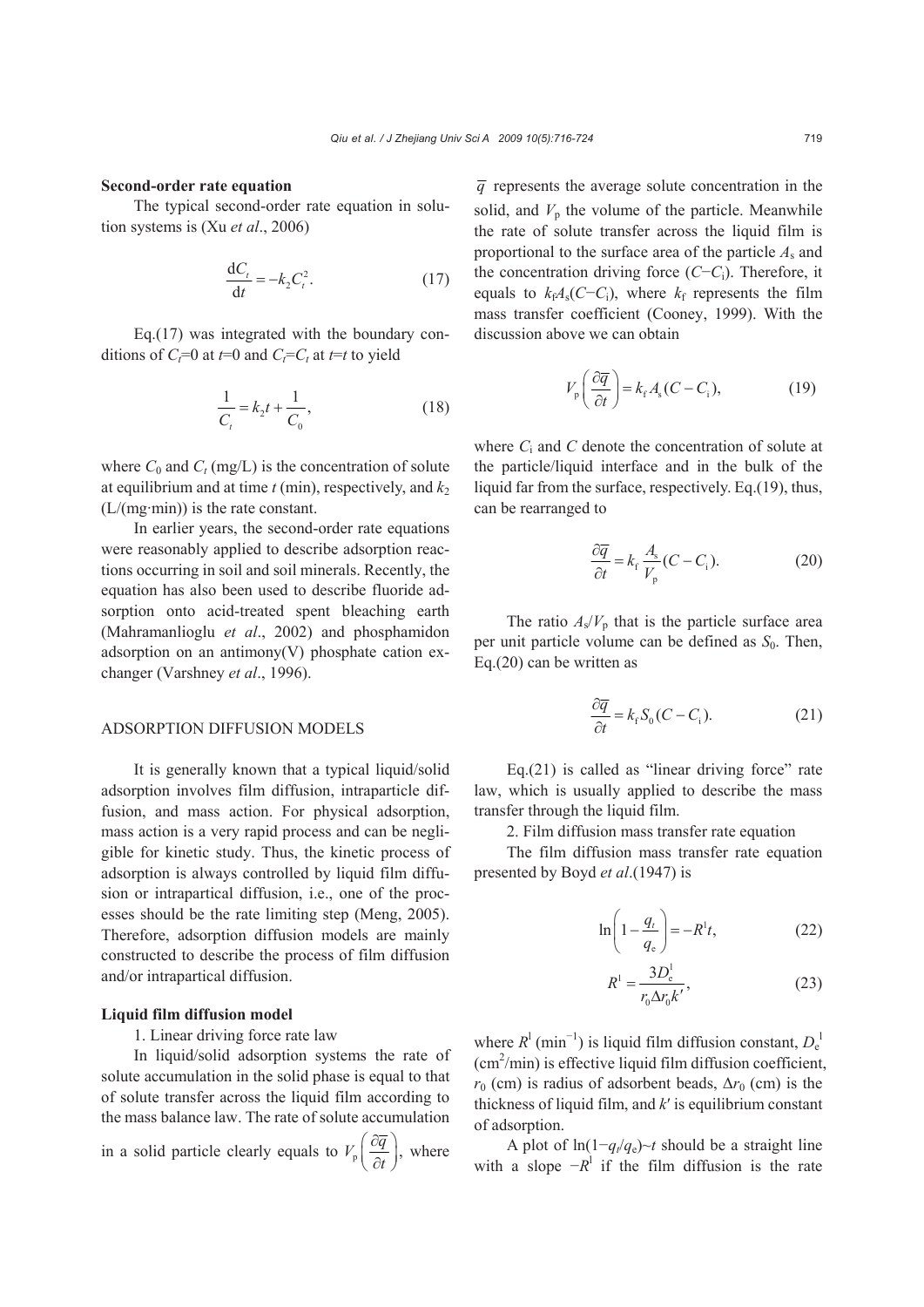limiting step. Then the corrected liquid film diffusion coefficient  $D_e^1$  can be evaluated according to Eq.(21). The film diffusion mass transfer rate equation has been successfully applied to model several liquid/solid adsorption cases, e.g., phenol adsorption by a polymeric adsorbent NDA-100 under different temperature and initial concentration conditions (Meng, 2005).

## **Intraparticle diffusion model**

1. Homogeneous solid diffusion model (HSDM)

A typical intraparticle diffusion model is the so-called homogeneous solid diffusion model (HSDM), which can describe mass transfer in an amorphous and homogeneous sphere (Cooney, 1999). The HSDM equation can be presented as

$$
\frac{\partial q}{\partial t} = \frac{D_s}{r^2} \frac{\partial}{\partial r} \left( r^2 \frac{\partial q}{\partial r} \right),\tag{24}
$$

where  $D_s$  is intraparticle diffusion coefficient,  $r$  radial position, and *q* the adsorption quantity of solute in the solid varying with radial position at time *t*.

Crank (1956) gave an exact solution to Eq.(24) for the "infinite bath" case where the sphere is initially free of solute and the concentration of the solute at the surface remains constant. External film resistance can be neglected according to the constant surface concentration (Cooney, 1999). Then, Crank's solution is written as follows

$$
\frac{q}{q_s} = 1 + \frac{2R}{\pi r} \sum_{n=1}^{\infty} \frac{(-1)^n}{n} \sin \frac{n\pi r}{R} \exp\left(\frac{-D_s n^2 \pi^2 t}{R^2}\right), \quad (25)
$$

where *R* is the total particle radius.

The average value of *q* in a spherical particle at any particular time, defined as  $\overline{q}$ , is presented as follows:

$$
\overline{q} = \frac{3}{R^3} \int_0^R q(r) r^2 \mathrm{d}r,\tag{26}
$$

where  $q(r)$  is the local value of the solid-phase concentration. By inserting the solution for  $q(r)$  into Eq.(26), the following equation can be obtained:

$$
\frac{\overline{q}}{q_{\infty}} = 1 - \frac{6}{\pi^2} \sum_{n=1}^{\infty} \frac{1}{n^2} \exp\left(\frac{-D_s n^2 \pi^2 t}{R^2}\right),\tag{27}
$$

where  $q_\infty$  represents the average concentration in the solid at infinite time.

For a short time, when  $\overline{q}/q_{\infty} < 0.3$ , Eq.(27) can be simplified to yield

$$
\frac{\overline{q}}{q_{\infty}} = 6 \left( \frac{D_s}{R^2 \pi} \right)^{1/2} t^{1/2}.
$$
 (28)

A value of  $D_s$  from short-time data can be determined by plotting of  $\overline{q}/q_{\infty}$  against  $t^{1/2}$ . It can also be concluded from Eq.(28) that adsorption rate reduces along with increasing adsorbent particle size and vice versa.

For a long time, Eq.(27) may be written as follows:

$$
\frac{\overline{q}}{q_{\infty}} = 1 - \frac{6}{\pi^2} \exp\left(\frac{-D_s \pi^2 t}{R^2}\right).
$$
 (29)

The linearization of Eq.(29) gives

$$
\ln\left(1 - \frac{\overline{q}}{q_{\infty}}\right) = \frac{-D_{\rm s}\pi^2}{R^2}t + \ln\frac{6}{\pi^2}.
$$
 (30)

Similarly, the value of  $D<sub>s</sub>$  from long-time data can be determined by plotting of  $ln(1 - \overline{q}/q_0)$  vs *t*. However, the assumption of constant surface concentration for HSDM is likely to be violated at a long time. Therefore, the equation discussed above is generally somewhat valid in a short time (Cooney, 1999).

In recent years, HSDM has been applied to different kinds of adsorption systems (Cheng, 2004), such as the adsorption of salicylic acid and 5-sulfosalicylic acid from aqueous solutions by hypercrosslinked polymeric adsorbent NDA-99 and NDA-101. In the adsorption systems of pentachlorophenol (PCP) onto activated carbon, diffusion coefficient *D<sub>s</sub>* evaluated from batch kinetic adsorption experiments has been applied to fixed-bed situation,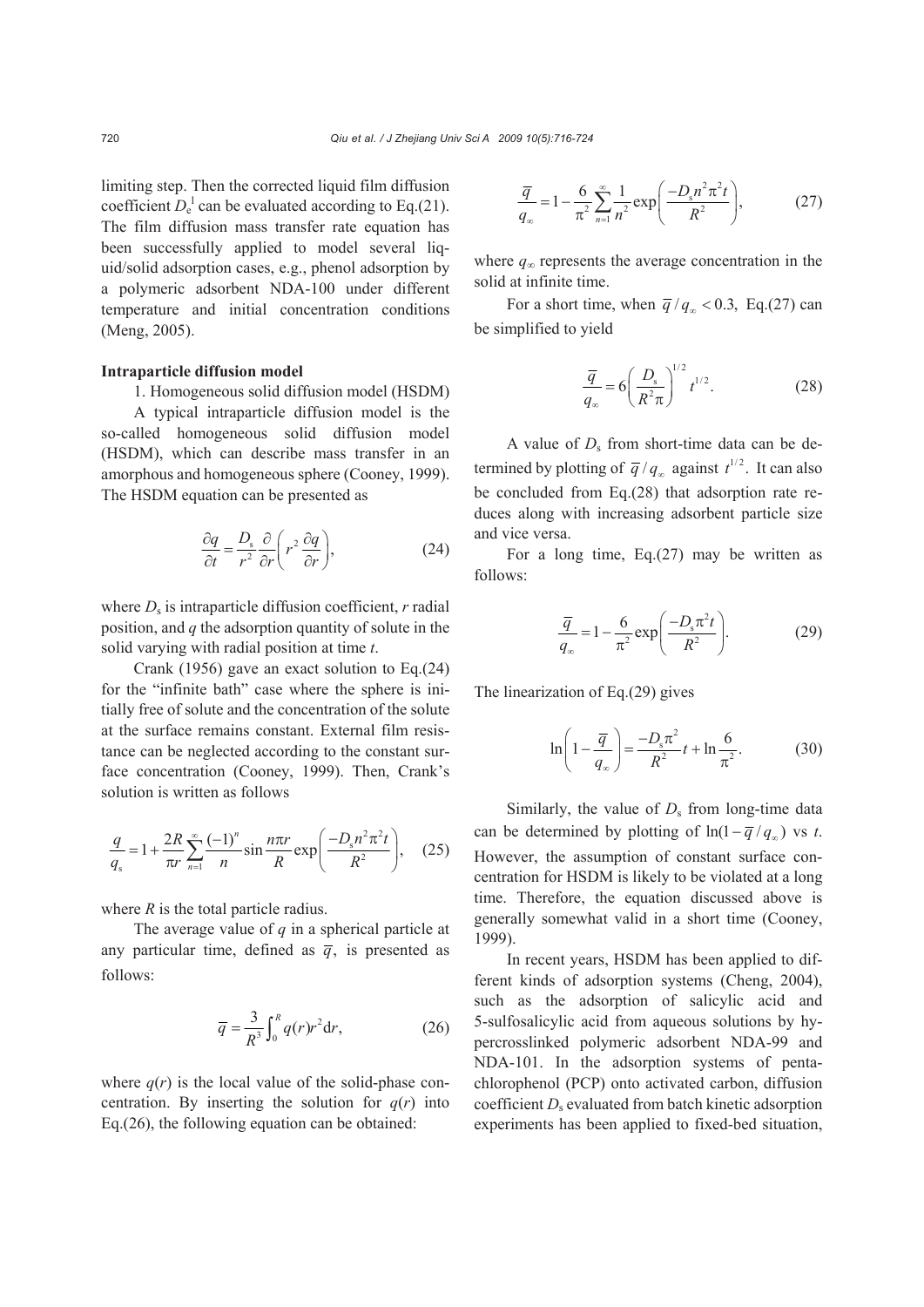such as the prediction of the adsorption breakthrough curves and design of fixed beds for removal of PCP (Slaney and Bhamidimarri, 1998).

2. Weber-Morris model

Weber-Morris found that in many adsorption cases, solute uptake varies almost proportionally with  $t^{1/2}$  rather than with the contact time *t* (Alkan *et al.*, 2007):

$$
q_t = k_{\rm int} t^{1/2},\tag{31}
$$

where  $k_{\text{int}}$  is the intraparticle diffusion rate constant.

According to Eq.(31), a plot of  $q \sim t^{1/2}$  should be a straight line with a slope  $k_{\text{int}}$  when the intraparticle diffusion is a rate-limiting step. For Weber-Morris model, it is essential for the  $q_f \sim t^{1/2}$  plot to go through the origin if the intraparticle diffusion is the sole rate-limiting step. However, it is not always the case and adsorption kinetics may be controlled by film diffusion and intraparticle diffusion simultaneously. Thus, the slope is not equal to zero.

3. Dumwald-Wagner model

Dumwald-Wagner proposed another intraparticle diffusion model as (Wang *et al*., 2004)

$$
F = \frac{q_t}{q_e} = 1 - \frac{6}{\pi^2} \sum_{n=1}^{\infty} \frac{1}{n^2} \exp(-n^2 K t),
$$
 (32)

where  $K \text{ (min}^{-1}$ ) is the rate constant of adsorption. Eq.(32) can be simplified as

$$
\log(1 - F^2) = -\frac{K}{2.303}t.\tag{33}
$$

A plot of  $log(1-F^2)~\sim t$  should be linear and the rate constant *K* can be obtained from the slope. Dumwald-Wagner model proved to be reasonable to model different kinds of adsorption systems, e.g., *p*-toluidine adsorption from aqueous solutions onto hypercrosslinked polymeric adsorbents.

## **Double-exponential model (DEM)**

A double-exponential function proposed by Wilczak and Keinath (1993) was used to describe lead and copper adsorption onto activated carbon. In this case, the uptake process of both metals could be divided into two steps, namely a rapid phase involving external and internal diffusions, followed by a slow phase controlled by the intraparticle diffusion. It was demonstrated that the two-step mechanism can be described fairly well with the double-exponential model (Chiron *et al*, 2003), which is presented as follows:

$$
q_{t} = q_{e} - \frac{D_{1}}{m_{a}} \exp(-K_{1}t) - \frac{D_{2}}{m_{a}} \exp(-K_{2}t), \quad (34)
$$

where  $D_1$  (mmol/L) and  $K_1$  (min<sup>-1</sup>) are the adsorption rate parameters and diffusion parameters of the rapid step, respectively, and  $D_2$  and  $K_2$  for the slow step.

If  $K_1 \geq K_2$ , it means that the rapid process can be assumed to be negligible on the overall kinetics. Eq.(34) can then be simplified as

$$
q_t = q_e - \frac{D_2}{m_a} \exp(-K_2 t),
$$
 (35)

and be rearranged to a linear form

$$
\ln(q_e - q_t) = \ln \frac{D_2}{m_a} - K_2 t,\tag{36}
$$

the parameters  $D_2$  and  $K_2$  can be determined by plotting of  $ln(q_a - q_t)$  against *t*, then  $D_1$  and  $K_2$  can be obtained from the following equation:

$$
\ln\left(q_{\rm e} - q_{\rm r} - \frac{D_{\rm 2}}{m_{\rm a}} \exp(-K_{\rm 2}t)\right) = \ln\frac{D_{\rm 1}}{m_{\rm a}} - K_{\rm 1}t. \quad (37)
$$

Then, Eq.(34) can be used to fit the kinetic process of adsorption.

Nevertheless, values of  $K_1$  and  $K_2$  are not sufficient to describe and interpret the influence of external and internal diffusions. As the rapid step involves both diffusion steps, these parameters can only allow a comparison of the respective adsorption rate of Pb(II) and Cu(II).

DEM can also describe a process where the adsorbent offers two different types of adsorption sites. On the first-type site rapid adsorption equilibration occurs within a few minutes, whereas on the second site type, adsorption is more slowly. DEM is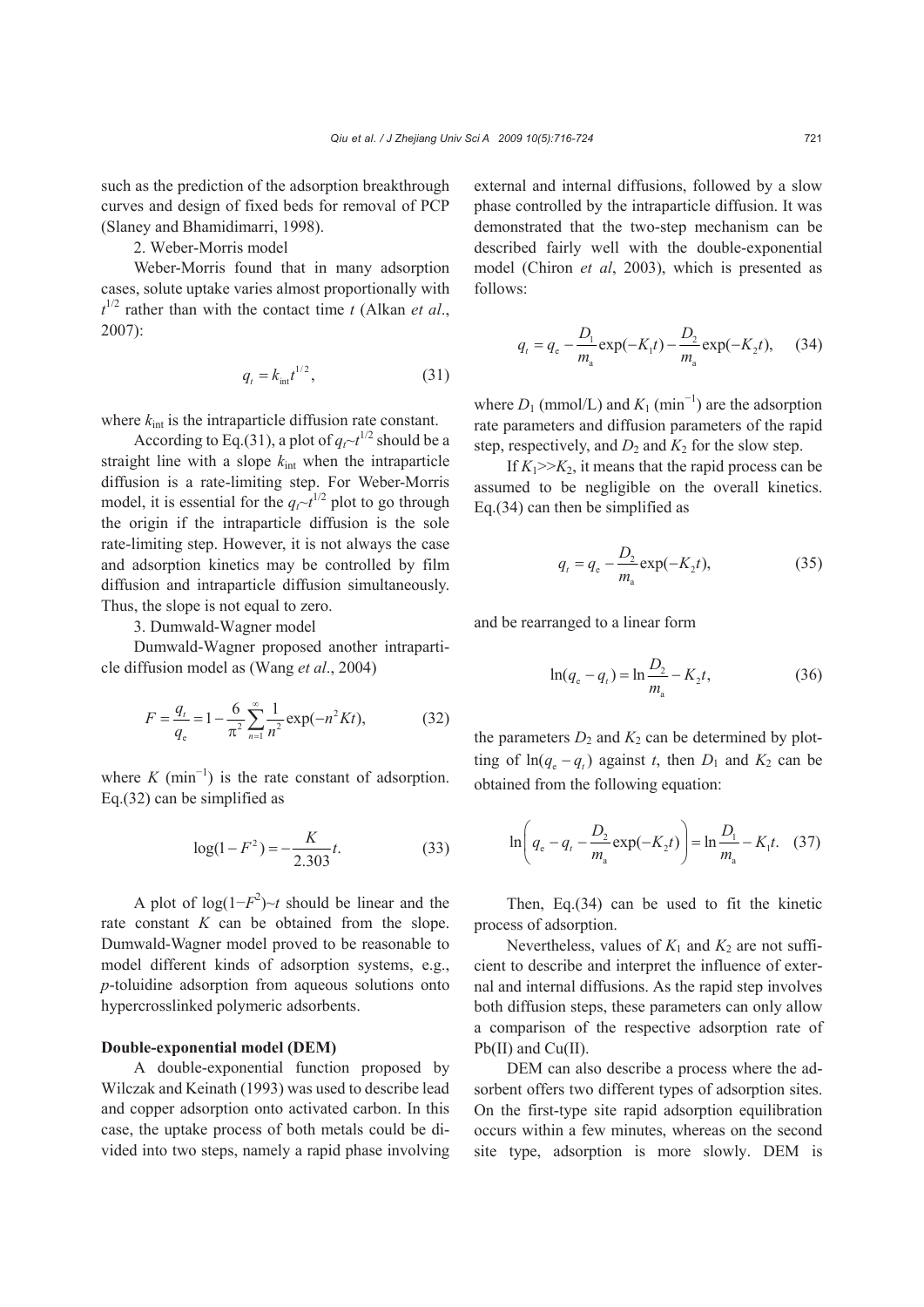particularly suitable for modeling heavy metals adsorption, e.g., adsorption of Cu(II) and Pb(II) from aqueous solutions by activated carbon and grafted silica (Chiron *et al*., 2003).

## CONCLUSIONS AND PERSPECTIVES

Both adsorption reaction models and adsorption diffusion models are now widely employed for fitting kinetic data. Based on the above analysis, it can be seen that appropriate adsorption reaction models should be chosen according to the mechanism of adsorption process and the applicability of different models. Generally speaking, they cannot represent the real course of adsorption and thus, cannot offer useful information to gain insight in adsorption mechanism and to design fixed-bed systems. On the contrary, adsorption diffusion models based on three basic steps can represent the real adsorption course more reasonably, and intraparticle diffusion coefficient  $D_s$ determined from these models are useful for design of fixed-bed systems.

Today, adsorption kinetic study still attracts considerable interest because of its particular significance in adsorbent evaluation and application, and more deliberate but complicated models will be proposed on the basis of adsorption mechanism and diffusion analysis. Meanwhile, new effective softwares are required to solve such complex mathematical models. These new models are expected to describe the performance of a given adsorbent more accurately, and to help to gain insight in adsorption mechanism.

#### **References**

- Aksu, Z., Kabasakal, E., 2004. Batch adsorption of 2,4-dichlorophenoxy-acetic acid (2,4-D) from aqueous solution by granular activated carbon. *Separation and Purification Technology*, **35**(3):223-240. [doi:10.1016/ S1383-5866(03)00144-8]
- Al-Asheh, S., Banat, F., Masad, A., 2004. Kinetics and equilibrium sorption studies of 4-nitrophenol on pyrolyzed and activated oil shale residue. *Environmental Geology*, **45**(8):1109-1117. [doi:10.1007/s00254-004-0969-4]
- Alkan, M., Demirbaş, Ö., Doğan, M., 2007. Adsorption kinetics and thermodynamics of an anionic dye onto sepiolite. *Microporous and Mesoporous Materials*, **101**(3): 388-396. [doi:10.1016/j.micromeso.2006.12.007]
- Anirudhan, T.S., Radhakrishnan, P.G., 2008. Thermodynamics and kinetics of adsorption of Cu(II) from aqueous solutions onto a new cation exchanger derived from

tamarind fruit shell. *The Journal of Chemical Thermodynamics*, **40**(4):702-709. [doi:10.1016/j.jct.2007.10.005]

- Banat, F., Al-Asheh, S., Makhadmeh, L., 2003. Preparation and examination of activated carbons from date pits impregnated with potassium hydroxide for the removal of methylene blue from aqueous solutions. *Adsorption Science and Technology*, **21**(6):597-606. [doi:10.1260/0263 61703771953613]
- Boyd, G.E., Adamson, A.W., Myers, L.S., 1947. The exchange adsorption of ions from aqueous solutions by organic zeolites, II, Kinetics. *Journal of the American Chemical Society*, **69**(11):2836-2848. [doi:10.1021/ja01203a066]
- Chen, Z., Ma, W., Han, M., 2008. Biosorption of nickel and copper onto treated alga (*Undaria pinnatifida*): Application of isotherm and kinetic models. *Journal of Hazardous Materials*, **155**(1-2):327-333. [doi:10.1016/j.jhazmat. 2007.11.064]
- Cheng, W., Wang, S.G., Lu, L., Gong, W.X., Liu, X.W., Gao, B.Y., Zhang, H.Y., 2008. Removal of malachite green (MG) from aqueous solutions by native and heat-treated anaerobic granular sludge. *Biochemical Engineering Journal*, **39**(3):538-546. [doi:10.1016/j.bej.2007.10.016]
- Cheng, X.M., 2004. Study on the Treatment and Resource Reuse of Methyl Salycylate Industry Wastewater. MS Thesis, Nanjing University, China, p.39-56 (in Chinese).
- Cheung, C.W., Porter, J.F., McKay, G., 2001. Sorption kinetic analysis for the removal of cadmium ions from effluents using bone char. *Water Research*, **35**(3):605-612. [doi:10. 1016/S0043-1354(00)00306-7]
- Chien, S.H., Clayton, W.R., 1980. Application of Elovich equation to the kinetics of phosphate release and sorption in soils. *Soil Science Society of America Journal*, **44**:265-268.
- Chiron, N., Guilet, R., Deydier, E., 2003. Adsorption of Cu(II) and Pb(II) onto a grafted silica: isotherms and kinetic models. *Water Research*, **37**(13):3079-3086. [doi:10. 1016/S0043-1354(03)00156-8]
- Coleman, N.T., McClung, A.C., Moore, D.P., 1956. Formation constants for Cu(II)-peat complexes. *Science*, **123**(3191): 330-331.
- Cooney, D.O., 1999. Adsorption Design for Wastewater Treatment. Lewis Publishers, Boca Raton.
- Crank, J., 1956. Mathematics of Diffusion. Oxford at the Clarendon Press, London, England.
- Hamadi, N.K., Swaminathan, S., Chen, X.D., 2004. Adsorption of Paraquat dichloride from aqueous solution by activated carbon derived from used tires. *Journal of Hazardous Materials*, **112**(1-2):133-141. [doi:10.1016/j. jhazmat.2004.04.011]
- Hameed, B.H., 2008. Equilibrium and kinetic studies of methyl violet sorption by agricultural waste. *Journal of Hazardous Materials*, **154**(1-3):204-212. [doi:10.1016/ j.jhazmat.2007.10.010]
- Hameed, B.H., El-Khaiary, M.I., 2008a. Batch removal of malachite green from aqueous solutions by adsorption on oil palm trunk fibre: Equilibrium isotherms and kinetic studies. *Journal of Hazardous Materials*, **154**(1-3):237-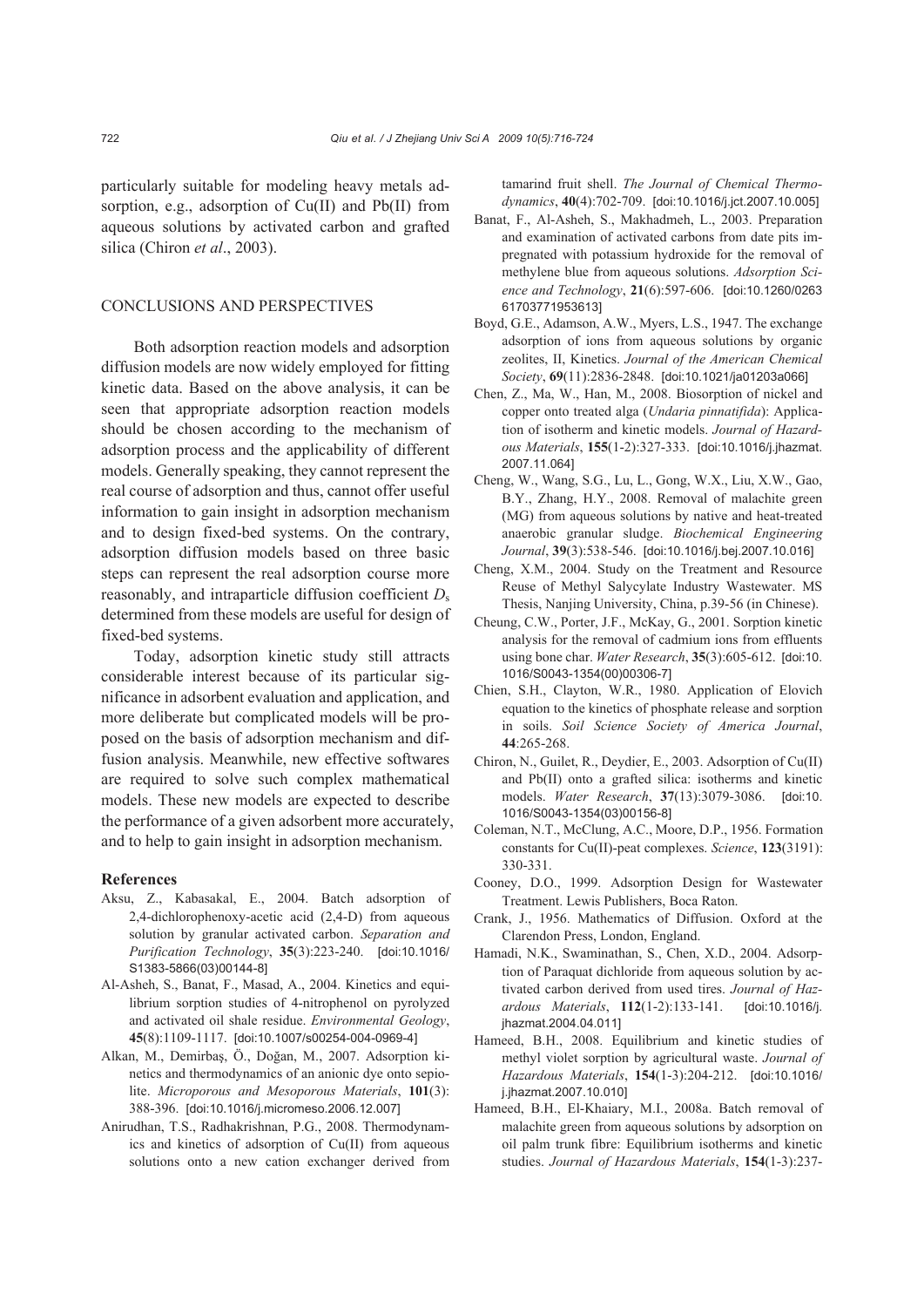244. [doi:10.1016/j.jhazmat.2007.10.017]

- Hameed, B.H., El-Khaiary, M.I., 2008b. Sorption kinetics and isotherm studies of a cationic dye using agricultural waste: Broad bean peels. *Journal of Hazardous Materials*, **154**(1-3):639-648. [doi:10.1016/j.jhazmat.2007.10.081]
- Hameed, B.H., Mahmoud, D.K., Ahmad, A.L., 2008. Equilibrium modeling and kinetic studies on the adsorption of basic dye by a low-cost adsorbent: Coconut (*Cocos nucifera*) bunch waste. *Journal of Hazardous Materials*, **158**(1):65-72. [doi:10.1016/j.jhazmat.2008.01.034]
- Heimberg, J.A., Wahl, K.J., Singer, I.L., Erdemir, A., 2001. Superlow friction behavior of diamond-like carbon coatings: time and speed effects. *Applied Physics Letters*, **78**(17):2449-2451. [doi:10.1063/1.1366649]
- Ho, Y.S., 2004. Citation review of Lagergren kinetic rate equation on adsorption reactions. *Scientometrics*, **59**(1): 171-177. [doi:10.1023/B:SCIE.0000013305.99473.cf]
- Ho, Y.S., 2006. Review of second-order models for adsorption systems. *Journal of Hazardous Materials*, **136**(3): 103-111. [doi:10.1016 /j.jhazmat.2005.12.043]
- Ho, Y.S., McKay, G., 1998a. A comparison of chemisorption kinetic models applied to pollutant removal on various sorbents. *Process Safety and Environmental Protection*, **76**(4):332-340. [doi:10.1205/095758298529696]
- Ho, Y.S., McKay, G., 1998b. Sorption of dye from aqueous solution by peat. *Chemical Engineering Journal*, **70**(2):115-124. [doi:10.1016/S0923-0467(98)00076-1]
- Ho, Y.S., McKay, G., 2000. The kinetics of sorption of divalent metal ions onto sphagnum moss peat. *Water Research*, **34**(3):735-742. [doi:10.1016/S0043-1354(99) 00232-8]
- Huang, W.W., Wang, S.B., Zhu, Z.H., Li, L., Yao, X.D., Rudolph, V., Haghseresht, F., 2008. Phosphate removal from wastewater using red mud. *Journal of Hazardous Materials*, **158**(1):35-42. [doi:10.1016/j.jhazmat.2008. 01.061]
- Jain, A.K., Gupta, V.K., Jain, S., Suhas, 2004. Removal of chlorophenols using industrial wastes. *Environmental Science & Technology*, **38**(4):1195-1200. [doi:10.1021/ es034412u]
- Lagergren, S., 1898. About the theory of so-called adsorption of soluble substances. *Kungliga Svenska Vetenskapsakademiens. Handlingar*, **24**(4):1-39.
- Lazaridis, N.K., Asouhidou, D.D., 2003. Kinetics of sorptive removal of chromium(VI) from aqueous solutions by calcined Mg-Al-CO3 hydrotalcite. *Water Research*, **37**(12):2875-2882. [doi:10.1016/S0043-1354(03)00119- 2]
- Low, M.J.D., 1960. Kinetics of chemisorption of gases on solids. *Chemical Reviews*, **60**(3):267-312.
- Mahramanlioglu, M., Kizilcikli, I., Bicer, I.O., 2002. Adsorption of fluoride from aqueous solution by acid treated spent bleaching earth. *Journal of Fluorine Chemistry*, **115**(1):41-47. [doi:10.1016/S0022-1139(02)00003-9]
- Meng, F.W., 2005. Study on a Mathematical Model in Predicting Breakthrough Curves of Fixed-bed Adsorption onto Resin Adsorbent. MS Thesis, Nanjing University,

China, p.28-36 (in Chinese).

- Min, S.H., Han, J.S., Shin, E.W., Park, J.K., 2004. Improvement of cadmium ion removal by base treatment of juniper fiber. *Water Research*, **38**(5):1289-1295. [doi:10.1016/j.watres.2003.11.016]
- Namasivayam, C., Kavitha, D., 2005. Adsorptive removal of 2,4-dichlorophenol from aqueous solution by low-cost carbon from an agricultural solid waste: coconut coir pith. *Separation Science and Technology*, **39**(6):1407-1425. [doi:10.1081/SS-120030490]
- Pan, B.C., Du, W., Zhang, W.M., Zhang, X., Zhang, Q.R., Pan, B.J., Lu, L., Zhang, Q.X., Chen, J.L., 2007. Improved adsorption of 4-nitrophenol onto a novel hyper-crosslinked polymer. *Environmental Science & Technology*, **41**(14):5057-5062. [doi:10.1021/es070134d]
- Petroni, S.L.G., Pires, M.A.F., Munita, C.S., 2004. Use of radiotracer in adsorption studies of copper on peat. *Journal of Radioanalytical and Nuclear Chemistry*, **259**(2):239-243. [doi:10.1023/B:JRNC.0000017295. 68663.6b]
- Rosa, S., Laranjeira, M.C.M., Riela, H.G., Fάvere, V.T., 2008. Cross-linked quaternary chitosan as an adsorbent for the removal of the reactive dye from aqueous solutions. *Journal of Hazardous Materials*, **155**(1-2):253-260. [doi:10.1016/j. jhazmat.2007.11.059]
- Rudzinski, W., Panczyk, T., 2000. Kinetics of isothermal adsorption on energetically heterogeneous solid surfaces: a new theoretical description based on the statistical rate theory of interfacial transport. *Journal of Physical Chemistry*, **104**(39):9149-9162. [doi:10.1021/jp000045m]
- Sağ, Y., Aktay, Y., 2002. Kinetic studies on sorption of Cr(VI) and Cu(II) ions by chitin, chitosan and Rhizopus arrhizus. *Biochemical Engineering Journal*, **12**(2):143-153. [doi:10.1016/S1369-703X(02)00068-2]
- Shin, E.W., Han, J.S., Jang, M., Min, S.H., Park, J.K., Rowell, R.M., 2004. Phosphate adsorption on aluminumimpregnated mesoporous silicates: surface structure and behavior of adsorbents. *Environmental Science & Technology*, **38**(3):912-917. [doi:10.1021/es030488e]
- Slaney, A.J, Bhamidimarri, R., 1998. Adsorption of pentachlorophenol (PCP) by actived carbon in fixed beds: application of homogeneous surface diffusion model. *Water Science and Technology*, **38**(7):227-235. [doi:10.1016/ S0273-1223(98)00630-1]
- Sun, Q.Y., Yang, L.Z., 2003. The adsorption of basic dyes from aqueous solution on modified peat-resin particle. *Water Research*, **37**(7):1535-1544. [doi:10.1016/S0043- 1354(02)00520-1]
- Tan, I.A.W., Ahmad, A.L., Hameed, B.H., 2008. Adsorption of basic dye on high-surface-area activated carbon prepared from coconut husk: Equilibrium, kinetic and thermodynamic studies. *Journal of Hazardous Materials*, **154**(1-3):337-346. [doi:10.1016/j.jhazmat.2007.10.031]
- Tien, C., 2007. Remarks on adsorption manuscripts received and declined: An editorial. *Separation and Purification Technology*, **54**(3):277-278. [doi:10.1016/j.seppur.2007. 02.006]